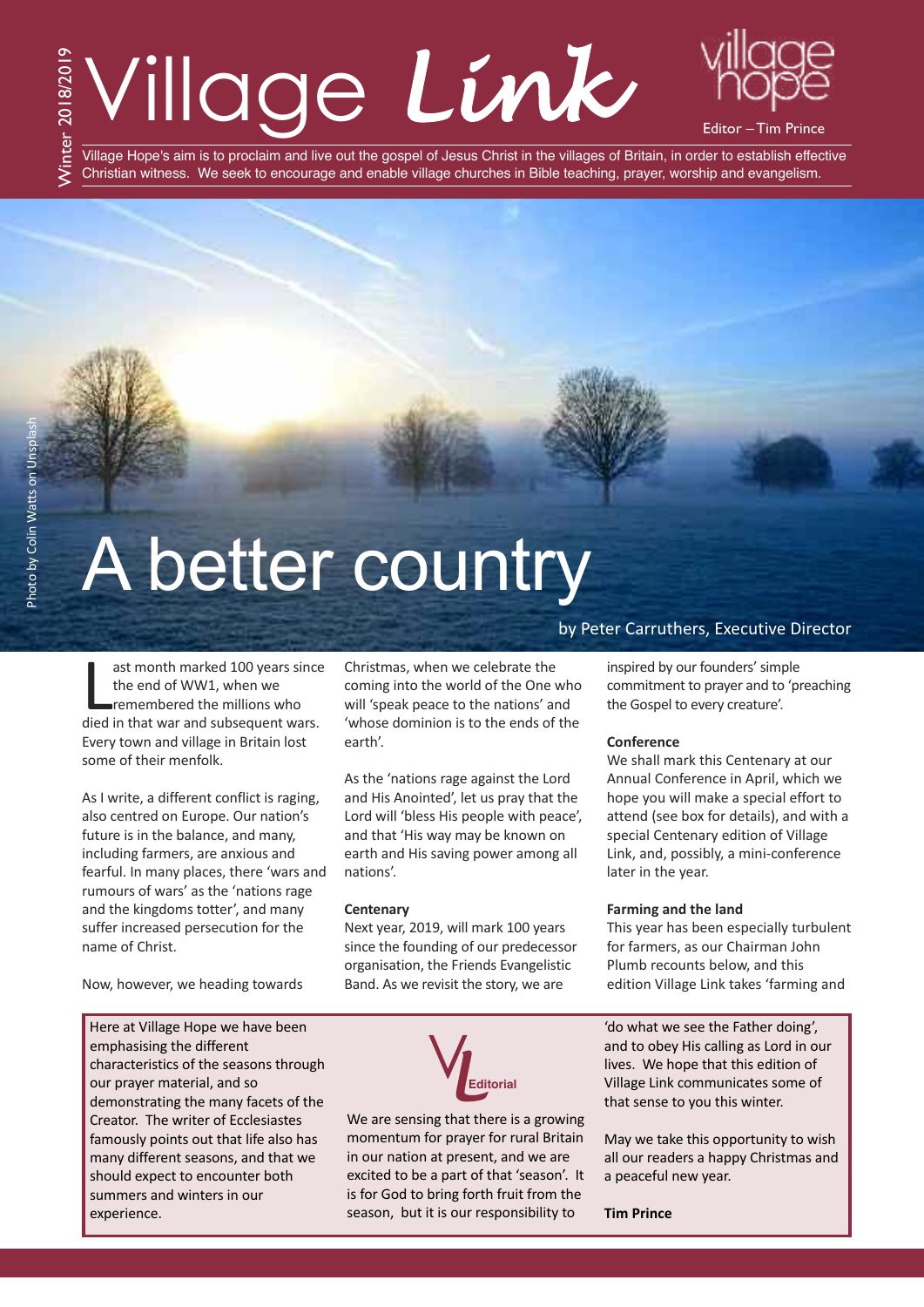the land' as its special theme. We are pleased to welcome two guest writers to help address this - John Martin and Adrian Cullis.

#### **Village Link themes**

In future editions of Village Link, we plan to focus on specific themes, while retaining Village Hope 'family' news and updates. We hope that this will widen Village Link's appeal, and that you will feel able to share it with others not yet on our mailing list. Request further copies if needed.

#### **Prayer**

We continue to issue monthly 'Seeds

of Prayer', as part of the Hope for the Countryside project. On 3 November, we held a Hope for the Countryside prayer day in Shrewsbury, in partnership with Shropshire Hope. More than 60 attended - twice the number at last year's conference, and indicative of a widening response to the call to pray for rural Britain.

#### **Community**

Strengthening our community remains a priority and a challenge, especially as we are all so dispersed. Nevertheless, the Village Hope Fellowship has grown and more have shared prayer needs via Village Prayer.

As well as the Shrewsbury event, we held three mini-conferences, in Kent, Cambridgeshire and Herefordshire to share in fellowship encourage those working in these locations.

As we reflect on the turmoil in our world, we know that 'this world is passing away' and we are those who 'desire a better, that is, a heavenly country'. But, we know also that we shall be called to account for what we have done with those things entrusted to us. We very much value your prayers and partnership as we seek to do this.

## **Top Barn Farm**

### Serving God in rural Worcestershire

One of our partners in the 'Hope for the Countryside' project is Top Barn Trust, which is responsible for the site at Top Barn Farm near Worcester. I attended an Open Day recently to get to know them a little better and to see some of the projects they are hosting on the farm that benefit the local

#### *and regional community.*

Top Barn is an interesting mix of commercial, agricultural, educational and social enterprises. As well as a working farm, the agricultural element includes a large packing facility for supermarkets. The University of Worcester has a 'Lakeside Campus' on site, and the thriving Business Centre plays host to around 70 small businesses. The Harvest Shop and Farm Park are open to the public.

But it was the social enterprises that I had really come to see. David and Di Harper, the owners of Top Barn Farm, began their first cooperation with a social enterprise in 1998, and the adventure has grown organically ever since. Growth has brought its fair share of problems, but a strict set of common standards across all projects and a commitment to the Christian way of life has ensured that all the

by Tim Prince

challenges have been met and overcome. Project leaders meet together regularly to talk and pray, and directors and trustees work with consultants who ensure everything that takes place does so within the strict legal and health and safety guidelines.

As we travelled in our minibus around the farm, we were shown several

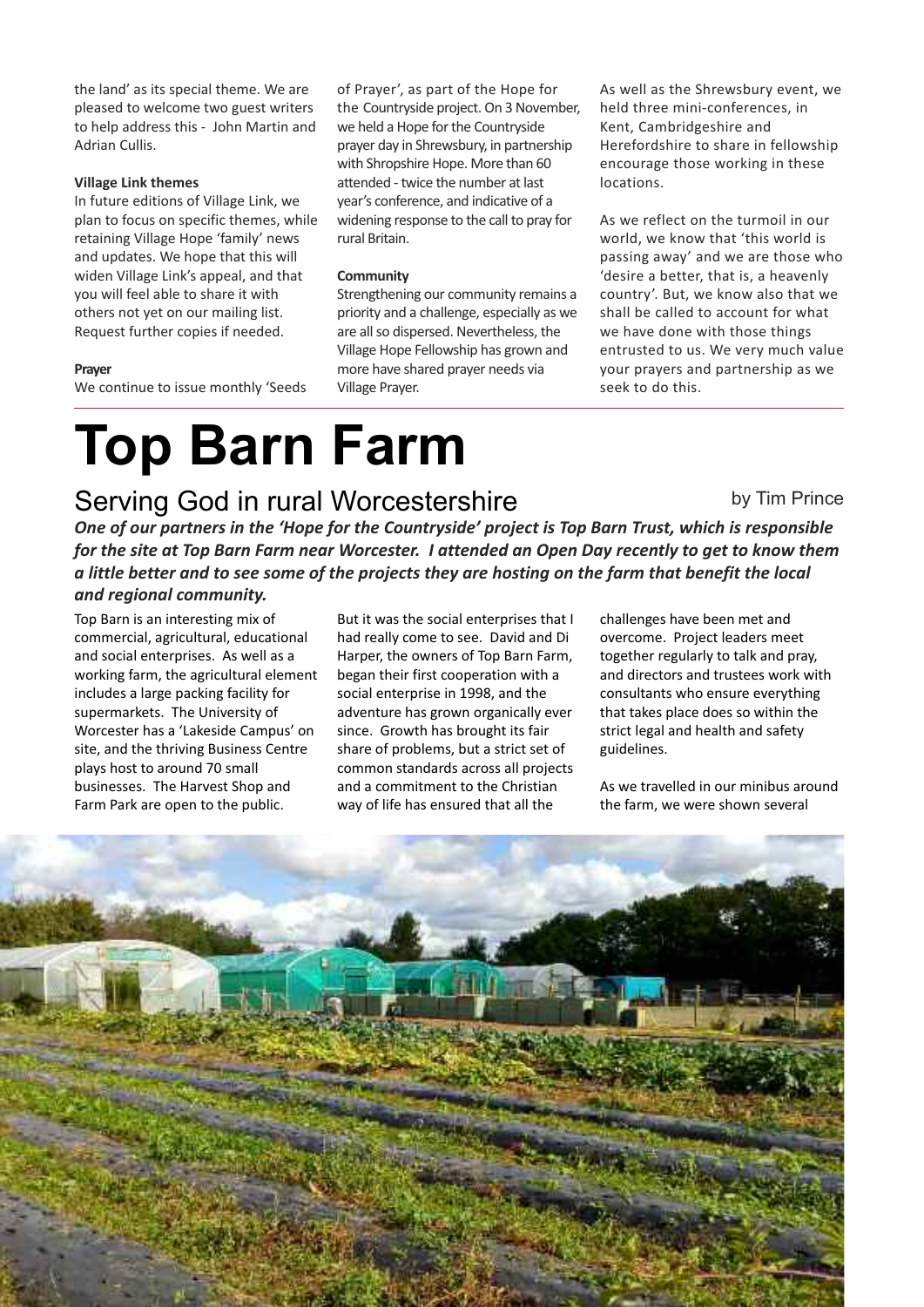inspirational enterprises, the first of which was the *Good Soil Project*. This not-for-profit organisation and registered charity has three elements; the farm project, a supported housing project and a weekly food distribution to homeless folk in the city of Worcester. The project works with the homeless, those suffering with drug or alcohol addictions, and people who have fallen on hard times. Five people are housed in supported housing in the city, and they work for four days a

gardening round, then working on paid short contracts, to finally returning to work. 'Success' is varied, with some people moving through within a couple of years, whereas others remain in the farm environment for much longer.

A short drive round a large lake is *Bonterre*, an alternative education provider that works with children with special educational needs, behavioural problems and other difficulties



week at the farm project. Others also come onto the project for two days a week, but the ethos is to work one-toone as often as possible.

Using these assets the aim of the project is to build up self-worth so that those being helped can reestablish their own lives successfully. To this end there is a return to work 'ladder' in place, beginning with working on the farm project, then progressing onto a small, supervised

including dyslexia. In a similar way, they too use the land to bring therapeutic benefit to the children in their care, coupled with carpentry, bushcraft, fishing and art, while slipping in elements of the National Curriculum without the children noticing. Once the children have reached a certain age, they can also study on site for horticultural qualifications, and the flower garden pictured supplies flowers to a local National Trust property.

In addition to this work, the project also hosts 'Farm to Fork' days for local school groups, and events in association with the National Citizen Service. The staff include a manager, a former teacher, four session workers and a horticultural apprentice. 95% of the children are boys, and Bonterre is working on a 'Land Girls' programme to encourage girls into the project and onto the land.

Finally we made our way to the *Wild Goose Project*, a care farm for adults with learning difficulties. This project is in the middle of a move to a new location within Top Barn Farm, where it hopes to provide a forty acre site including a wildlife reserve and gardens with polytunnels. The current site is run as a permaculture centre, caring for the land, for people and ensuring a fair share for all, and the adults, or students as they are known, are drawn into a family atmosphere together with the twelve staff and fourteen volunteers.

All of these projects have an aim to come alongside people in difficult circumstances and to get to know them on a personal level. They are able to "do small things that make massive differences" in the lives of those they work with. Their Christian ethos must be carefully proclaimed, primarily through what they do rather than what they say, so each one treads a delicate path of cooperation with local authorities and with the God whom they serve.

*Top Barn Farm can be found at topbarn.co.uk, and this site contains links, via the 'home' tab, to the other organisations mentioned here, as well as others based on the site.*

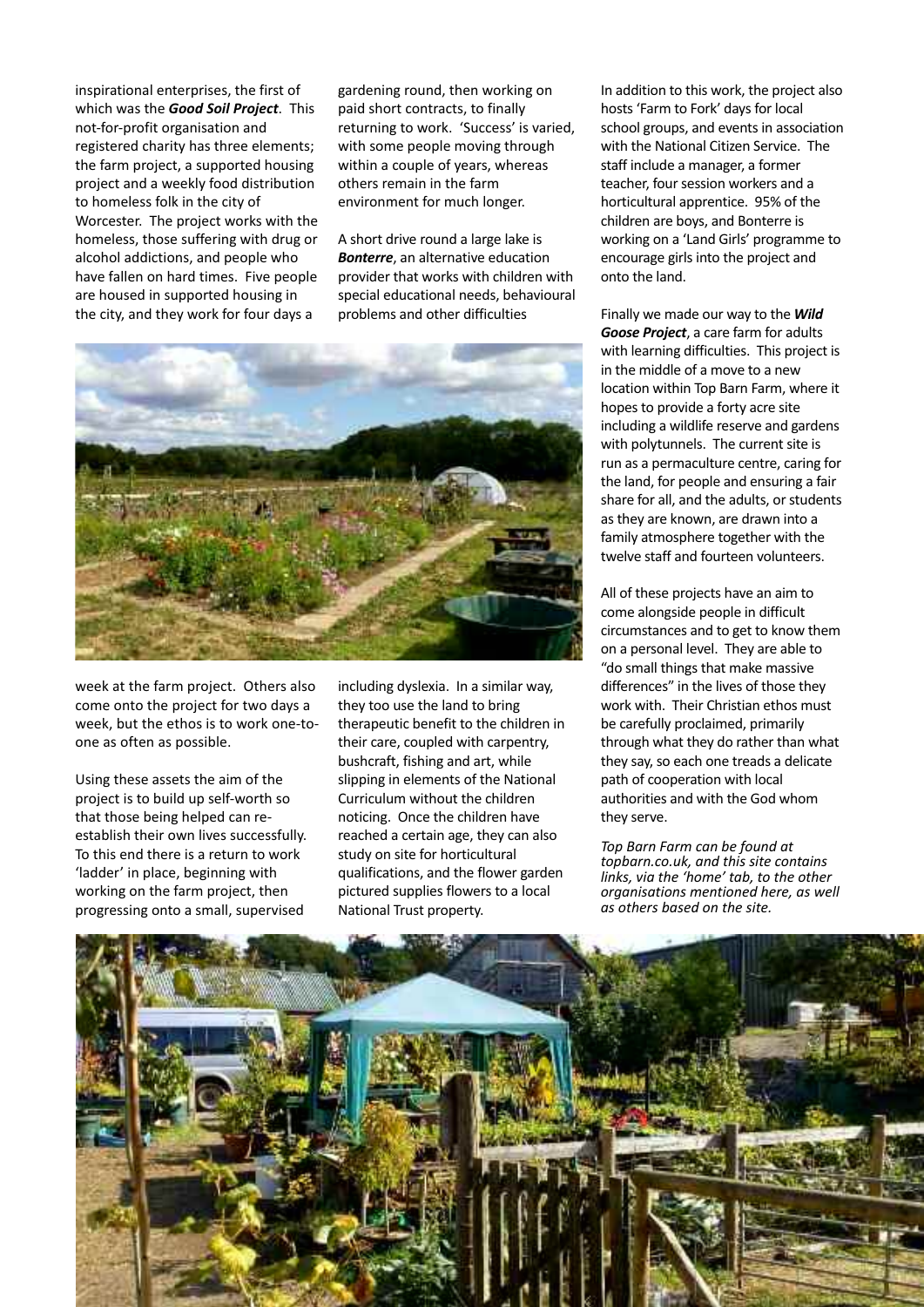# A year in farming

The farming year, like the Hebrew calendar, begins and ends in autumn. On reflection, this year (2018) has been a most interesting one.

About a year ago, a friend of mine, who I know to be a prophet, predicted a harsh winter. And so came the 'beast from the east', closely followed by a seemingly endless period of wet, during which my friend said: 'now prepare for drought', and so it was. During the summer, delightful for some, but disastrous for others, I never prayed for rain, because, if God is warning our nation to repent then all the climatic and political turmoil must point us back to Him. I did, however, ask for the Lord's provision – after all Isaac sowed in a drought and reaped a hundred fold!

Back in the spring there was dismay in the farming industry. Wet winter turned to hot summer in a matter of days, so much essential spring work – seeding, spraying, fertilising – was

rushed, or worse, neglected. And then the drought, moving stock around bare pastures, starting to use meagre feed stocks, watching crops shrivel and a premature harvest. How we appreciated the rain when it came, pastures turning from brown to green in days, the ground softened so it can be prepared for next year's cropping.

The prophecies of Joel and Amos remind us of the connection between apostasy and drought. Let us not forget the brief inconvenience (for farmers at least) of a hot and dry summer, and turn to the Lord in repentance from our idolatrous ways. Ezekiel warns the people who are 'arrogant, overfed and unconcerned, who do not help the poor and needy'. May we heed that warning.

On a political level, the new Agriculture Bill makes it clear that the current subsidies for British food production will be phased out. This will lead to a period of grave uncertainty as the

industry readjusts to a new regime and a new set of environmental priorities.

As I write, we are enjoying a glorious autumn, enjoying the spectacle of dawn and dusk, admiring the 'harvest moon', as we work towards a new year of sowing and harvesting.

May the nations praise you, O God. Yes, may all the nations praise you.

Then the earth will yield its harvests, and God, our God, will richly bless us. Yes, God will bless us,

and people all over the world will fear him. (Psalm 67:5-7)

I love this Psalm because praise precedes harvest. God invites an unconditional response from His people, and then blesses anyway.

It is truly a privilege and an awesome responsibility to be a steward of the amazing soil and spectacular ecosystem that Jesus, architect of the universe, has made - so that we might participate in His creation.

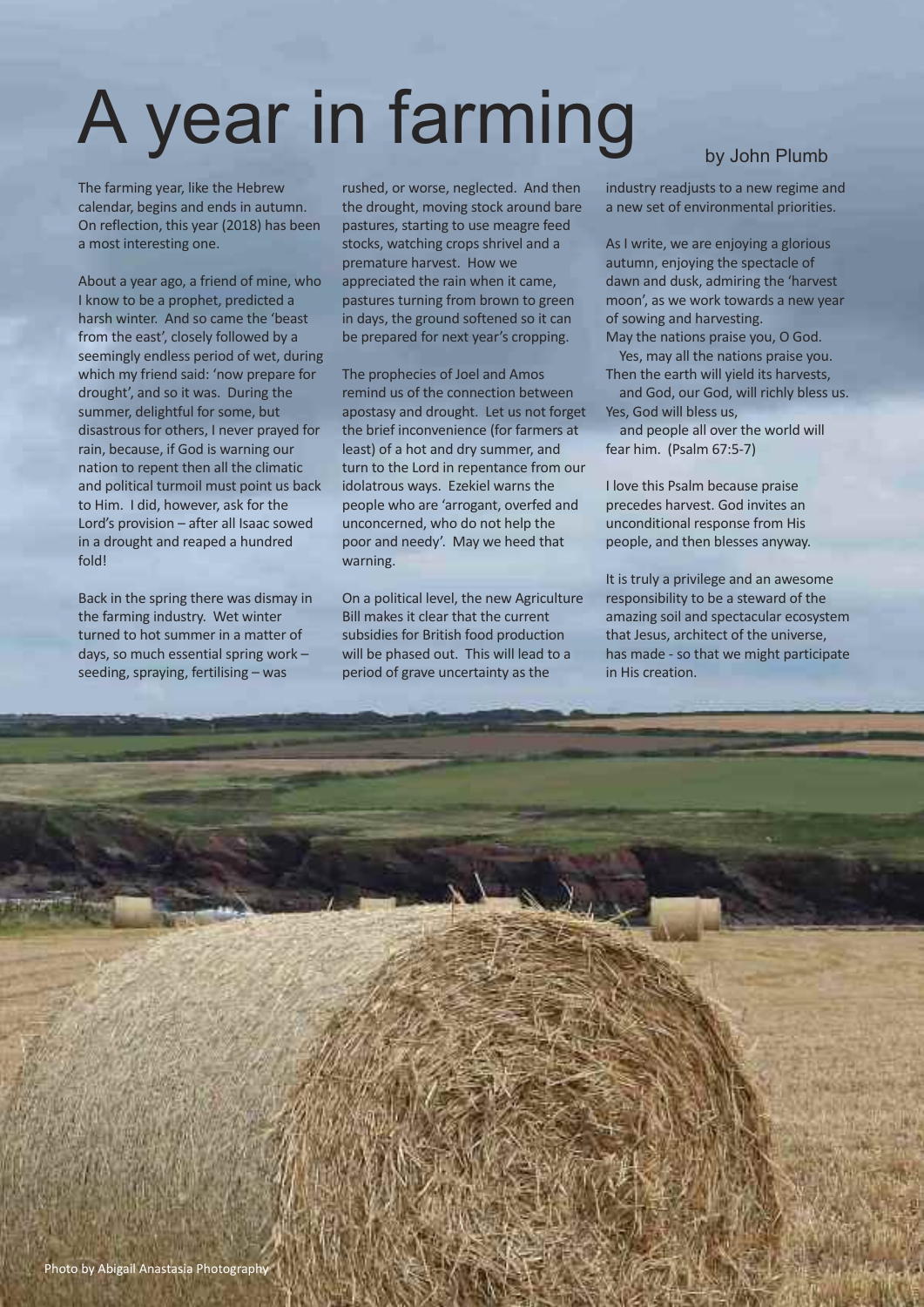## Picking grains on the sabbath

by Peter Carruthers

The Gospels record six disputes between Jesus and the Pharisees over the Sabbath. Five concern healing. The sixth (Matthew 12:1-8; Luke 6:1-5) concerns picking grain on a Sabbath and opens up a wealth of biblical principles for *farming and food production.*

#### **Sabbath and Jubilee**

The Sabbath was instituted as a day of rest - for family, workers and livestock (Exodus 20:8-11). The legitimate work of six days of the week was to cease on the seventh, reflecting the pattern of God's own work of creation. The Sabbath day anticipated the Sabbath year, a year for freeing slaves (Exodus 21:1-11), cancelling debts (Deuteronomy 15:1-11) and resting the land (Leviticus 25:1-7). Both anticipated the Jubilee year (Leviticus 25:8-55), a Sabbath of Sabbaths, in which 'each was to return to his property and each to his family'. The Jubilee, in effect, placed strict limits on the growth of private wealth, as land could not be sold permanently.

Sabbath and Jubilee protected the voiceless and powerless - servants, the poor, domestic animals and the land itself. Jesus inaugurated his ministry by announcing the Jubilee (Luke 4:16-21), and in this story He drives the same point home, stating 'I desire mercy and not sacrifice'.

As Jesus says, the disciples were guiltless. Picking grain by hand from someone else's field was acceptable (Deuteronomy 23:25); their doing so on the Sabbath was a breach of rabbinic, not biblical, law. In contrast to the Pharisees, Jesus proclaimed the Sabbath as a festival of freedom - for people and the land.

Sabbath and Jubilee give us three principles for farming and food production; sharing with the poor, caring for the earth and restraining power and wealth.

#### **Sharing with the poor**

'Sharing' is most explicit in the story. The disciples represent the poor and hungry, with whom the good fruits of the earth should be shared. Luke's account

suggests that the grain was barley, the food of the poor, rather than wheat.

The OT economy, in general, shows a special concern for the poor. Laws of tithing (Deuteronomy 14:28-29) and gleaning (Deuteronomy 24:19-22) provide for those without assets or power (ie strangers, widows, orphans). Deuteronomy 14:29 implies that the success of future harvests depends on caring for the poor and needy.

#### **Caring for the earth**

The 'caring for the earth' principle is also evident, although less explicit. The Son of Man, descended from him who was made from the dust of the earth (Genesis 2:7), is also Lord of the earth (ie 'one greater than the temple') and Lord of the Sabbath, the 'Lord of mercy' – a mercy that, as the Psalmist says, is over all His works (Psalm 145:9).

#### **Restraining power and wealth**

The principle of restraint, in the use of land, livestock and labour, and on the concentration and expansion of an individual's wealth, is evident in many biblical themes, in addition to Sabbath and Jubilee, including as laws relating to usury (Exodus 22:25, Leviticus 25:36, Deuteronomy, 23:19), security for loans (Exodus 22:26, Deuteronomy 24:6, Deuteronomy 24:10), and moving boundary stones (Deuteronomy 19:14).

#### **Weighed in the balance**

These principles show how God intended ancient Israel to live and farm as His people. But they also present a paradigm for farming and living God's way for all people in all times, and they set out the standards by which He judges our stewardship of the earth.

Against the above principles, global farming is 'weighed in the balance and found wanting'. There are huge

disparities between those who have a surfeit of food and those who go hungry, and enormous imbalances between powerful buyers and powerless producers and sellers. Although we are much more aware of the impacts of farming, especially modern industrial agriculture, on the natural environment, agriculture continues to erode soils, species and ecosystems. Instead of keeping the Sabbath, we have a 'sabbathless society'.

Nevertheless, for Christians, who believe the Bible and follow Him who is the Lord of the Sabbath, these principles provide a basis for us to 'buck the trend' and be a 'light to the nations', as Israel was to be. Across the world, many Christian farmers have sought to farm, as far as possible, in line with biblical principles. For example, the 'Farming God's Way' training programme (www.farminggods-way.org) uses the Bible as the foundation of its approach to alleviating poverty in rural Africa.

And these principles are not just for farmers. All of us, who consume the produce of the land and farming and make choices about what we buy and eat, can be guided by the imperatives to share with the poor, care for the earth and restrain excessive power and wealth.

#### **Hope for the future**

At the heart of the grain-fields story, however, is a message of hope. Sabbath and Jubilee themselves anticipate the Messianic age. Sabbath both looks back to the rest of creation and looks forward to its liberation. And a central part of that vision is of a transformed agriculture, "when the ploughman shall overtake the reaper" (Amos 9:13, ESV), and a world in which "they shall sit every man under his vine and under his fig tree" (Micah 4:4, ESV).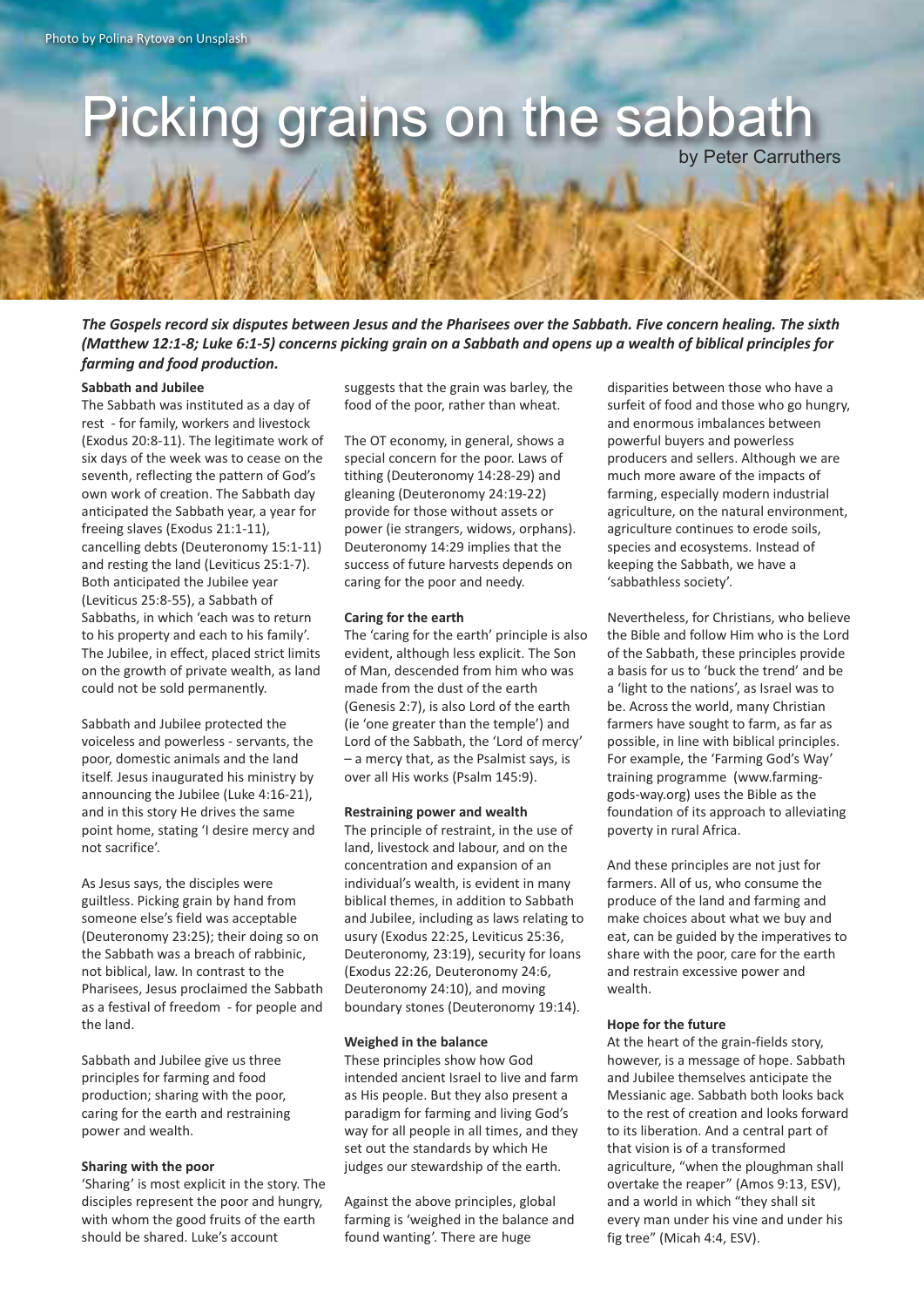# Honey and Thistles

### The Bible, land, food and farming by John Martin

*John Martin is co-author, with Christopher Jones MBE, of 'Honey & Thistles biblical wisdom for renewal of farming' (2015, Agriculture & Theology Project). Here, he identifies some important and timely 'takeaways' from this book.*





In the deadly encounter between Queen Jezebel and Naboth the vineyard owner (1 Kings 21) we find contrasting attitudes to land. Jezebel was a foreign princess. She had not been raised in the community of Israel. So it would not have seemed out of line, having seen Naboth's vineyard and liked what she saw, that she would make an attempt to buy it. According to her lights, why not make an offer? The market price. Or maybe another vineyard? After all that is how things worked back home. But Jezebel had not reckoned on the vineyard owner's deeply ingrained attitude to ancestral land, land passed from father to son over many generations. When she finds Naboth immovable, Jezebel gets rough. We know the rest of the story. It is a parable of land and power that is often in play in our day too.

#### **Land grabbing today**

Now come with me to modern-day Uganda. Francis Longoli was a small farmer from Kiboga district of central Uganda. He is a lost soul. He has lost his livelihood. "I remember my land, three acres of coffee, many trees – mangoes and avocados. I had five acres of bananas, 10 beehives, two beautiful permanent houses. My land gave me everything. People used to call me 'omataka' – someone who owns land. Now that is no more. I am one of the poorest now." Mr Longoli and his family of six lost everything when, with three months' notice, the Ugandan government evicted him and thousands of others from the Mubende and Kiboga districts to make way for a UK-based forestry business to plant trees, to earn carbon credits and, ultimately, to sell the timber.

Land grabbing has been around, it seems, since just about the beginning of time and historic disputes and quarrels about land linger in many places. And, as the story of Mr Longoli and his neighbours exemplifies, there

is now a new wave of land acquisitions and appropriations by, or on behalf of, outsiders. These are motivated by fears of food security, or by opportunities to produce biofuels or other export crops. Poor communities are losing their homes and livelihoods.

There are other running sores. Many societies are destabilised by the concentration of land ownership into a few hands. For example, in Brazil 3.5% of the landowners own 56% of the arable land and the poorest 40% own 1%. In spite of this, 80% of the produce consumed in Brazil appears to come from small and medium farms.

Experience in the UK with the Farm Community Network suggests that some families' attitude to their land is like that of Naboth. They do readily cash in their land to escape from financial difficulties. Ties between farming families and their land can be very powerful.

#### **Manna: symbol of a new dawn**

Jesus taught us to pray, "Give us this day our daily bread." Although we often forget, we rely on God for daily provision. But there is more involved in this petition. Jesus is echoing one of the most poignant stories from Israel's wilderness experience. Israel's migrant convoy suddenly find their stomachs pinching. In their anxiety, they dredge their memories for images of the lush food provision afforded by Egypt's irrigation economy. (I once travelled through the Nile Delta and saw the wonderful produce it continues to grow to this day). So God acts. He sends the hungry people Manna – angel food. To ensure a balance of protein he sends quails. There is more to this than physical provision. Manna symbolises a break from Israel's past. It is a clear red line between the life of slavery and trusting God in this new adventure. A new diet. New priorities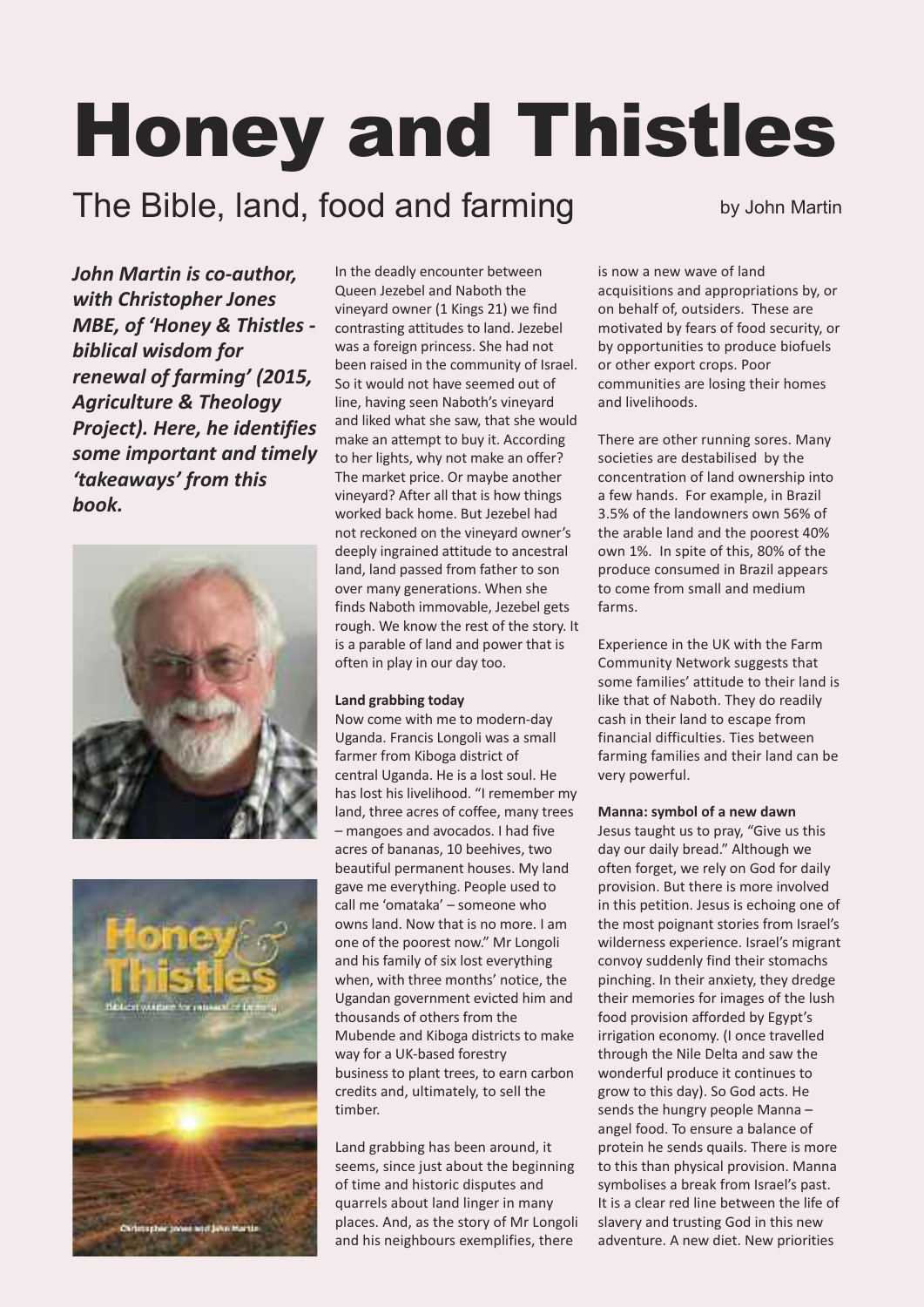– gathering daily bread instead of gathering straw for bricks.

#### **Sabbath rest**

The Manna story is closely allied to the other huge theme emerging in the wilderness. The people were told to gather double rations to feed themselves on the Sabbath. God's abundant provision made this possible. Sabbath and Manna together represent a radical break from the past. The people are delivered from the unceasing grind of 24/7 toil. The people not only needed to get out of Egypt. They needed to get Egypt out of them. The Sabbath principle applied to animals as well as people and to the land itself. God gave Israel a land so that they could demonstrate what living God's way looked like. With it came another raft of principles: "no poor among you"; protection for old people, widows and orphans; gleaning so care for the poorest involved elements of self-help.

#### **The Creator and His purposes**

So much current farming policy has lost its moorings in the purposes of God and his ways. Psalm 24.1 declares, "The earth is the Lord's." If we think biblically we will see that we do not actually own land. It is God's provision and we are its stewards. Land and all the natural world is God's creation and it belongs to him. This means that even if, in the fullness of time, it will pass away, abusing it is the opposite of worship.

Hill and valley, hot and cold, rain or dry, soil, vegetation, animals, and opportunity to farm, all are created and sustained by God. This must affect the way farming is done and our understanding of "ownership". It can never be "my farm", "my estate", "our company's mine". What is one life time, one generation, in the time span of the earth?

*Copies of 'Honey & Thistles', are available from Agricultural Christian Fellowship cj@agriculturalchristianfellowship.o rg.uk; 01788 510800.)*

### **From Shropshire to Ethiopia, and back** by Adrian Cullis

*Village Hope has strong links with Agricultural Christian Fellowship (ACF). Our chairman, John Plumb is current chairman of ACF, our Executive Director, Peter Carruthers, is a former ACF chairman, and we are partners in the Hope for the Countryside project.*

*This article introduces Adrian Cullis, who has recently started working alongside ACF's long-serving National Coordinator, Christopher Jones MBE, to develop the work of ACF.*



I was born on a farm in Shropshire, but moved to a farm in Lancashire, then to Cheshire, where my father lectured at Reaseheath Agricultural College. I joined ACF while studying at Seale Hayne College. After college, I spent two years in Kenya with Voluntary Service Overseas, then returned for further studies at Salford University. At Salford, I married Cathy. We have two children.

Much of my working life has been spent in the dryland areas of East Africa: Kenya, Uganda and Ethiopia. In Kenya and Uganda, we lived in remote towns in the north; in Ethiopia we lived in Addis Ababa, so our children could attend school. I continue to visit Ethiopia's drylands, working on livelihood-based approaches to drought mitigation. In fact, I am writing this en route to southern Ethiopia to conduct a short study on water for human and livestock populations.

Living and working in the drylands has shown me that families can survive in some of the world's harshest

environments solely through herding livestock. Livestock transform sparsely distributed browse and forage into milk and meat, which can be consumed or bartered for cereal grains. I also learned how central to survival is the mutual support of family and social networks. The people I have worked with are among the most capable and resourceful people I have ever met.

In July 2017, we moved to Church Stretton, Shropshire, where we attend the local church. I am continuing to do on short-term assignments in East Africa and the UK, and working alongside Christopher Jones on ACF matters.

ACF is open to all in agriculture and related activities who are trying to make sense of the blessings, frustrations and challenges associated with producing healthy food and stewarding God's earth. We issue a newsletter and run conferences. At present, we are seeking to bring Christian perspectives to the Agriculture Bill, which is passing through Parliament. Sadly, we feel the draft bill says too little about food and farming, food poverty or food security.

Returning to Shropshire after 13 years in Ethiopia, initially, I found myself out of touch with the many changes that have taken place. As I have caught up, I have found myself reflecting more than once on Franklin D Roosevelt's: "the test of progress is not whether we add more to the abundance of those who have much; it is whether we provide enough for those who have too little". It seems to me that by almost all measures – social, environmental and economic – that those who have too little, including in farming, are not receiving enough and, hence, that we are not making substantive progress towards God's kingdom on earth. The work of the ACF, therefore, seems even more important than it did when I joined all those years ago.

*For more about ACF, visit acfhub.com; contact Adrian on adriancullis19@gmail.com.*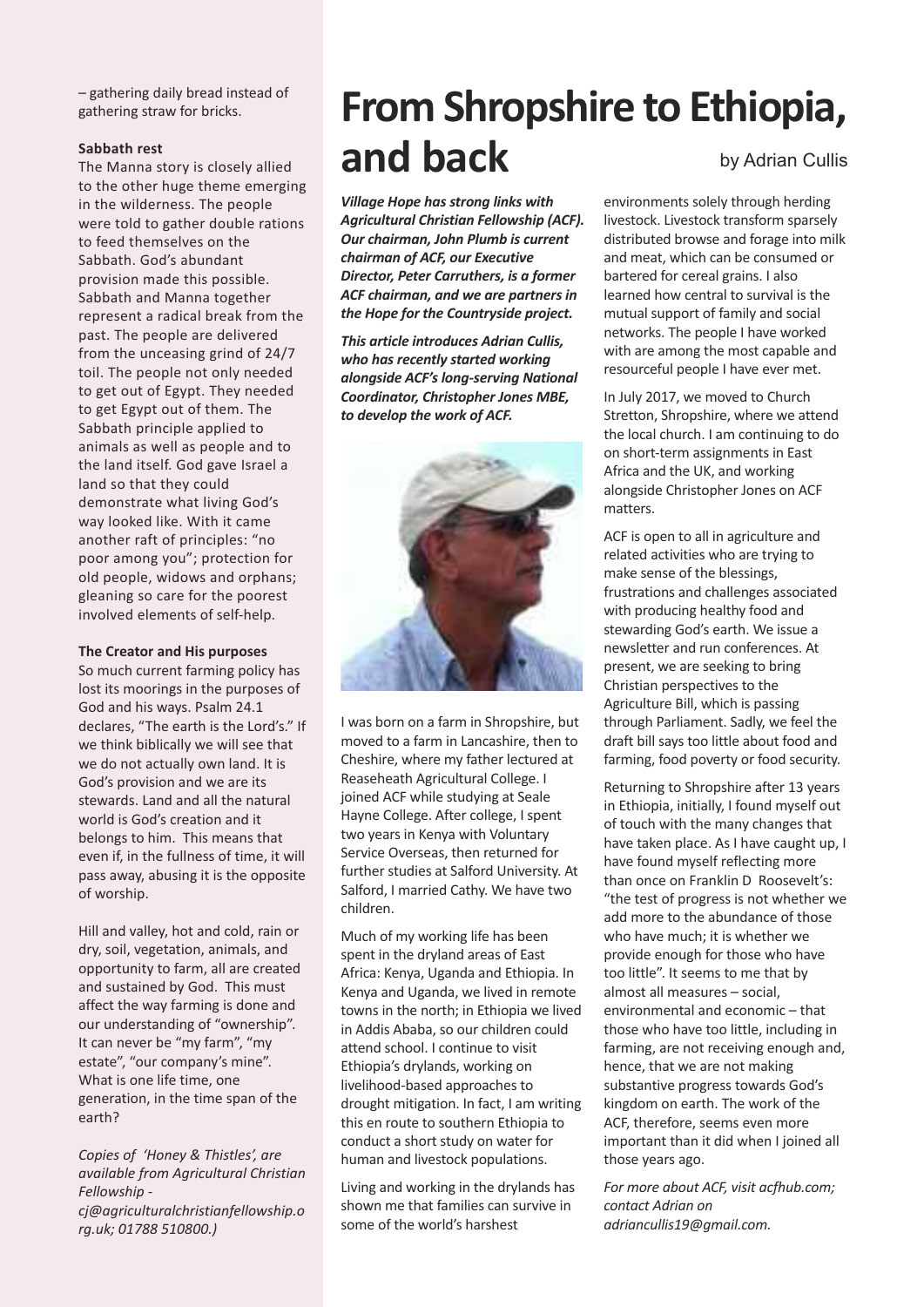

by Tim Prince

Photo by Jasper Boer on Unsplash

The Village Hope Fellowship is now one year old. We launched it in November 2017 in order to fulfil an assignment to 're-build the community' of Village Hope, following a period of much change. Just as Nehemiah took time to firstly rebuild the walls of Jerusalem, (an urgent task that put physical boundaries back into place), so he devoted an equal amount of time to setting the community of Israel in order, and Village Hope has been through a similar process. The Fellowship provided a place where those who had been a part of what FEBV used to be could rally around and belong once again.

But it has become apparent over the course of the year that other people who are working or living in rural situations also wanted to join in. At the time of writing there are 68 members of the Fellowship, many of whom have joined throughout 2018. The reasons for this are many, but the main one may be that within each one of us there is a need to belong, and to be part of a community, and the Village Hope Fellowship seeks to provide such a community for those in rural churches and situations. Indeed, a major strategy for the

church in general seems to be the strengthening of its own community in order to stand out as a witness in a land that is rapidly turning its back on traditional Christian values.

One of the difficult questions that we have sought to answer is exactly how does a geographically scattered group of people form themselves into a community? Our Prayer Framework is a part of the answer, providing members with prayers and meditations for the strengthening of faith and the discipline of regular prayer, and therefore helping each one to draw closer to the Source of the power of our lives and ministries. In particular we are trying to draw inspiration from the fact that God's creation lies all around us and reveals the Creator in its beauty and diversity. Within this we have also allowed room for members to share from their own experiences and devotions. But we have also called members together to pray for specific people and churches, as reported within this edition of Village Link. We have also gathered for a one-day conference on November 17 at Prior's Frome.

The challenge for the Fellowship is now two-fold; how to deepen that sense of community, and how to appeal to others from outside of the traditional FEBV/Village Hope family. In order to do either of these things the Fellowship must continue to evolve, and to move with the needs of Christians in the countryside rather than stick to a rigid formula. It is interesting that our organisation has its roots in the Friends Prayer League, founded in 1893, and, as we celebrate next year the centenary of the founding of the Friends Evangelistic Band (FEB, our predecessor body) that grew out of that movement, there may be inspiration to be gleaned from our own history. Also we are making new connections with other Christian groups, some of whom are trying to do similar things in different contexts, and our own 'Hope for the Countryside' alliance is growing in strength. Please pray that the Lord will guide and direct the Fellowship to be useful to its members and fruitful in His service.

Anyone who has a concern for the rural church and a desire to be more closely identified with it can join the Village Hope Fellowship. Please contact us for more details, or to fill out a membership form.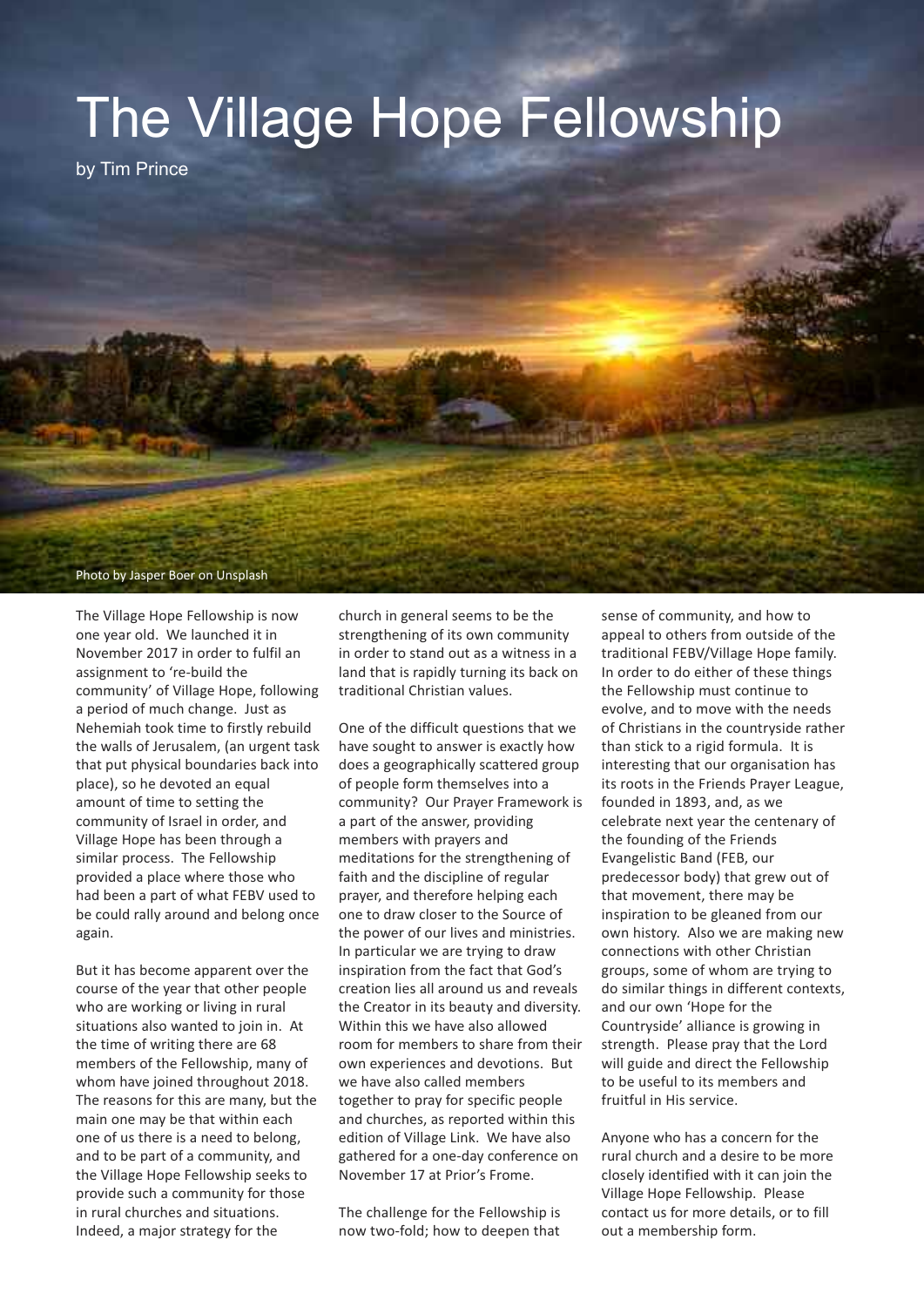## Gathering for Prayer in 2018

by Tim Prince

#### *When we received a request for prayer from Ricky Fawcett, who looks after the congregation that* meets in Speldhurst Chapel in Kent, we felt that we needed to do more than just add an entry into the *Prayer Diary.*

Ricky's request was a heartfelt cry; he felt the burden of leading a church with very few people, and in a community that didn't seem to want the good news about Jesus Christ. Our response was inspired by the church at Antioch in Acts 13: 1-3, where they commissioned and sent Paul and Barnabas to go and preach the gospel - they were prepared to lose two of their best people from their own ministry and effort in order to bless others.



Our own efforts were slightly less costly! We called Fellowship members across the country to travel down to Kent for the day, or to pray intentionally for the gathering wherever they were. People from Worcestershire, Monmouthshire, Cambridgeshire, East Sussex and locally from Kent made the journey, and a number of local chapel supporters also gathered.

After a light lunch we joined together in prayer and worship to wait on the Lord. It is not easy to say, "We do not know what to do, but our eyes are upon You" (2 Chronicles 20: 12), but if it is done with an attitude of faith, then God loves to respond. Indeed, it was our conviction that, "man does not live on bread alone, but on every word that comes from the mouth of

God", (Matthew 4: 4) that led us to believe that God would speak meaningfully and dynamically into the situation at Speldhurst.

It is amazing how the Lord can use such times to help you see things in a new light. With a combination of scriptures, discernment and fresh eyes, we were able to bless Ricky and the church and leave them genuinely strengthened in the Lord and encouraged that he and his little congregation still had their part to play in proclaiming and living out the gospel of Jesus Christ in the village of Speldhurst. Thank you to all who sent cards and messages of encouragement to Ricky.

#### **Great Gidding**

As a result of this day, a second opportunity arose for us to gather together, this time at Great Gidding in Cambridgeshire, at the chapel that is looked after by Eric and Karyn Gren. This chapel has been in the Village Hope/FEBV family for many years, and now it is full of soft chairs, making it a very comfortable place to hold a prayer gathering! Members travelled from Worcestershire, Monmouthshire and Kent, and joined with locals from the village and chapel in order to pray and spend time seeking the Lord.

Once again we were reliant on God to speak into the situation in such a way that the local leadership might be encouraged and inspired to realise their vision. On this occasion we were able to go prayer-walking around the village, which was both an interesting and stimulating exercise. One of the

lanes showed evidence of rushing water down its length in times of heavy rain, and this was used by someone to say that the Lord wants to sweep through by His Holy Spirit, cleaning, washing and restoring (Zech 13: 1).

We spent some time in prayer, and again a number of different words and scriptures were brought forward. Among the themes to emerge was the fact that God wants us to pray boldly (James 4: 2), and it was observed that many of the answers to prayer came when the pray-er was becoming desperate and therefore very real with God. No matter how impossible the situation looks, God is able to change everything for His glory and for the spread of His kingdom.

An unexpected 'side effect' of these gatherings was the sense of blessing that all those who had travelled were able to witness to. It would be hard to say that we had, "left home or brothers or sisters or mother or father or children or fields for Me and the gospel" (Mark 10: 29), but the act of setting aside our time and resources produced an echo of this promise within us. What a privilege to stand with fellow Village Hope folks on their humble home territory in the name of Jesus!

Our thanks go to all who came to Speldhurst and Great Gidding, and to all who prayed for us on those two days. Special thanks to Helen who prepared the lunches, and to Ray Amey who brought a book table with many interesting titles as well as DVDs and bibles to both venues.

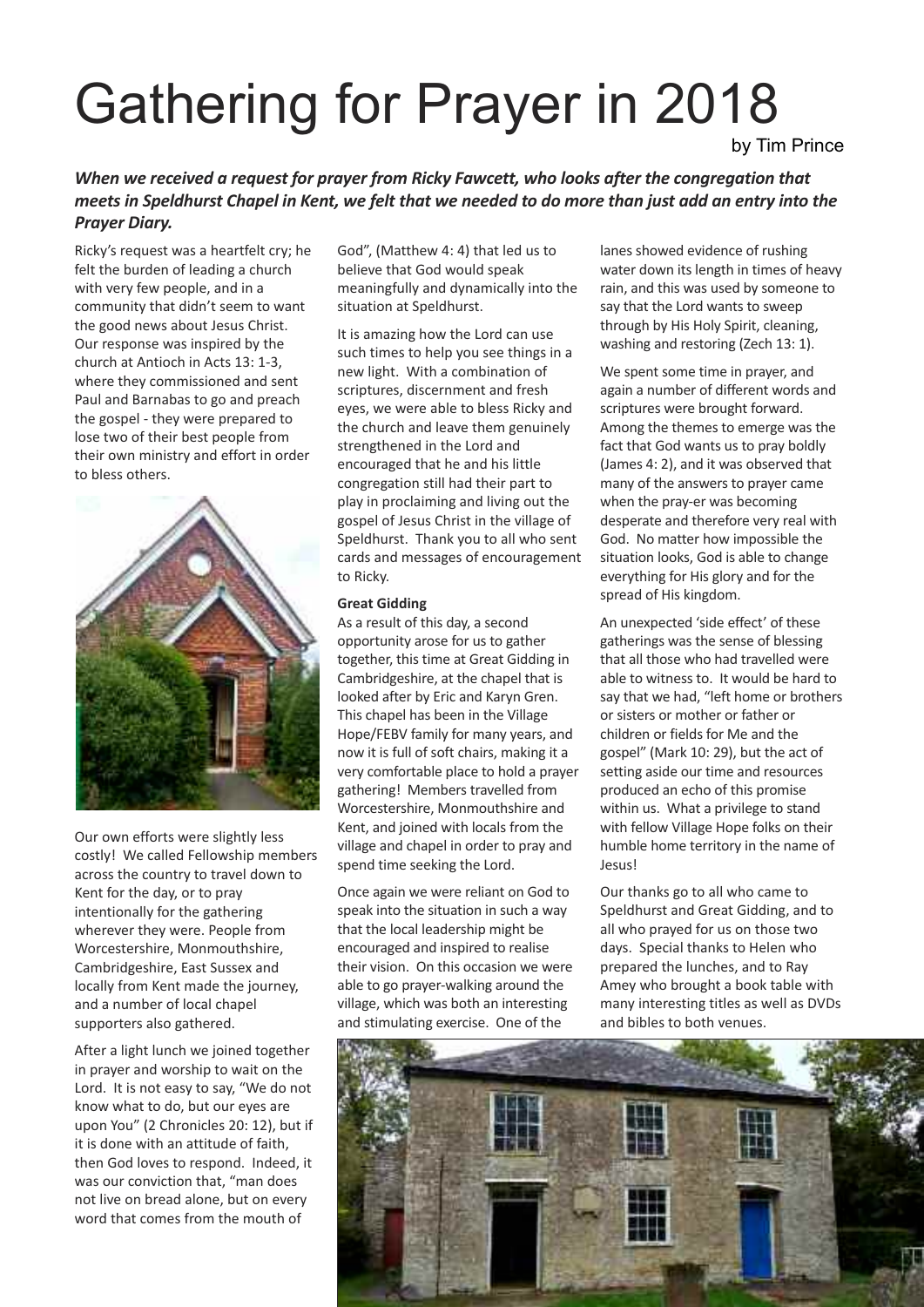## **Land matters**

**Peter Carruthers** 

#### *Exploring the significance of land from a Biblical perspective.*

There are many things that distinguish rural areas from urban areas in Britain, but what makes rural areas distinctive, above all else, is land. Rural areas are places were there are fewer people and buildings and more land - most of which is covered with farmland, woodland, water, or natural and semi-natural vegetation. About 17% of the UK's population live in what are defined as rural areas (which includes small country towns), but rural land accounts for about 88% of the UK land area.

And land matters to people. As American theologian Walter Bruegemann (1977, The Land, Fortress Press) stated, "land is

never simply physical dirt, but is always physical dirt freighted with social meanings derived from historical experience".

In Britain, land has many meanings.

Most land is farmland, and land is, first, a resource for producing food. This is widely appreciated by the British public. As a University of Cambridge survey concluded, "farming has a special place in most people's hearts, even though they know surprisingly little about it".

Rural land also provides landscapes and places to get closer to nature (evidenced, for example, by the approximately 1.42 billion amenity visits to the countryside in England made each year or the several million

members of UK landscape preservation and nature conservation charities). And the combination of food and farming and landscape and nature is important, with its intimation of the 'rural idyll' as both aesthetic and economic. As another American theologian, Norman Wirzba, put it, "for the British, rural land is both 'wilderness' and ' workplace' – a working (and not merely scenic) countryside is important to the British imagination".

Land and landscape also play a central role in British national identity. 'Country' in English means both 'rural land' and 'native land'. In a survey by Hovis in 2012, the British countryside was voted as the thing that made respondents most proud to be British, ahead of the British sense

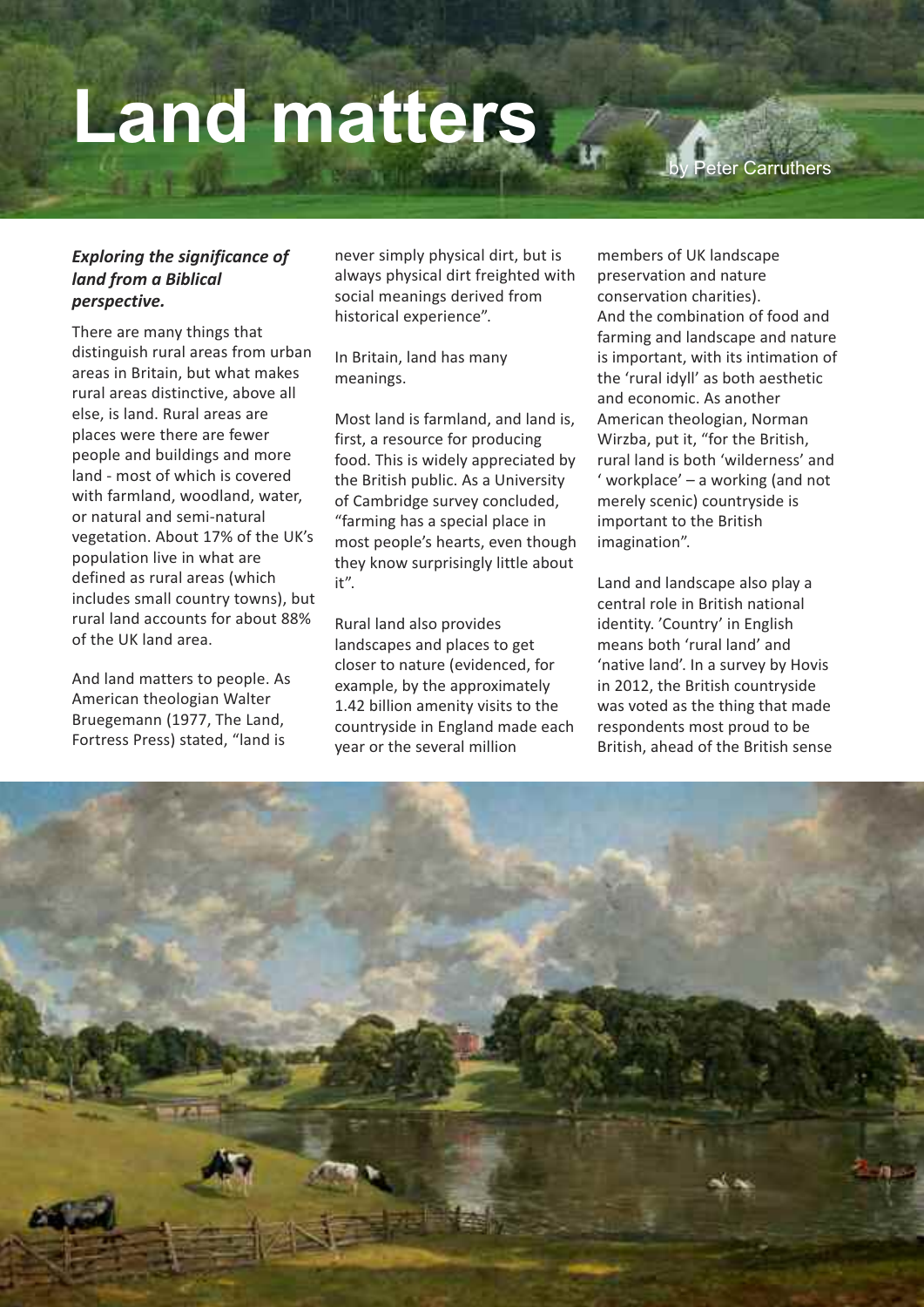

of humour and the Royal Family (www.dailymail.co.uk/news/article -2116930).

So what might this special relationship between people and land mean for rural Christians?

First, it has strong biblical echoes. God chose to reveal Himself, His character and purposes, His ways and will, through a people and a land. As other articles here reveal, Israel's relationship with the Lord was inextricable from her relationship with the land. Israel (then and now) is only fully Israel when there is an alignment of a chosen people, the promised land and the "city of the great King" (Psalm 48:2). In exile, 'Israel' becomes 'Hebrews' or 'Jews', the land is desolate, and the city destroyed.

Second, it enjoins us to celebrate God's creation in the countryside and be exemplary custodians of the land, as urged in other articles here. Although we "desire a better, that is a heavenly country", we are to be judged by our faithfulness with those things with which the Master has entrusted us in this life (eg Matthew 25:14-30), including the earth itself. This imperative is reflected in the fourth value of the Village Hope Fellowship - 'celebrating God's creation: fully embracing the inspiration of God's creation and acting on our responsibility to care for it'.

Third, it prompts us to consider how we might act as 'conduits' to, and 'interpreters' of, land and nature. For example, our chairman John Plumb welcomes hundreds of visitors to his farm, including many school children. By connecting with farming, the land and the Creation, they are enabled to come closer to the Creator. The 'Bonterre' and 'Wild Goose' projects at Top Barn (see Tim's article) both make very effective use of the land, animals and farming as therapy for both children and adults with learning difficulties.

*Some of the ideas, facts and figures in the above article were originally presented to the 2013 Oxford Farming Conference - read the full report at www.ofc.org.uk/sites/ofc/files/ papers/ofcreportfulllow.pdf Watch the conference presentation at www.villagehope.uk/blog/thevalue-of-farming/*